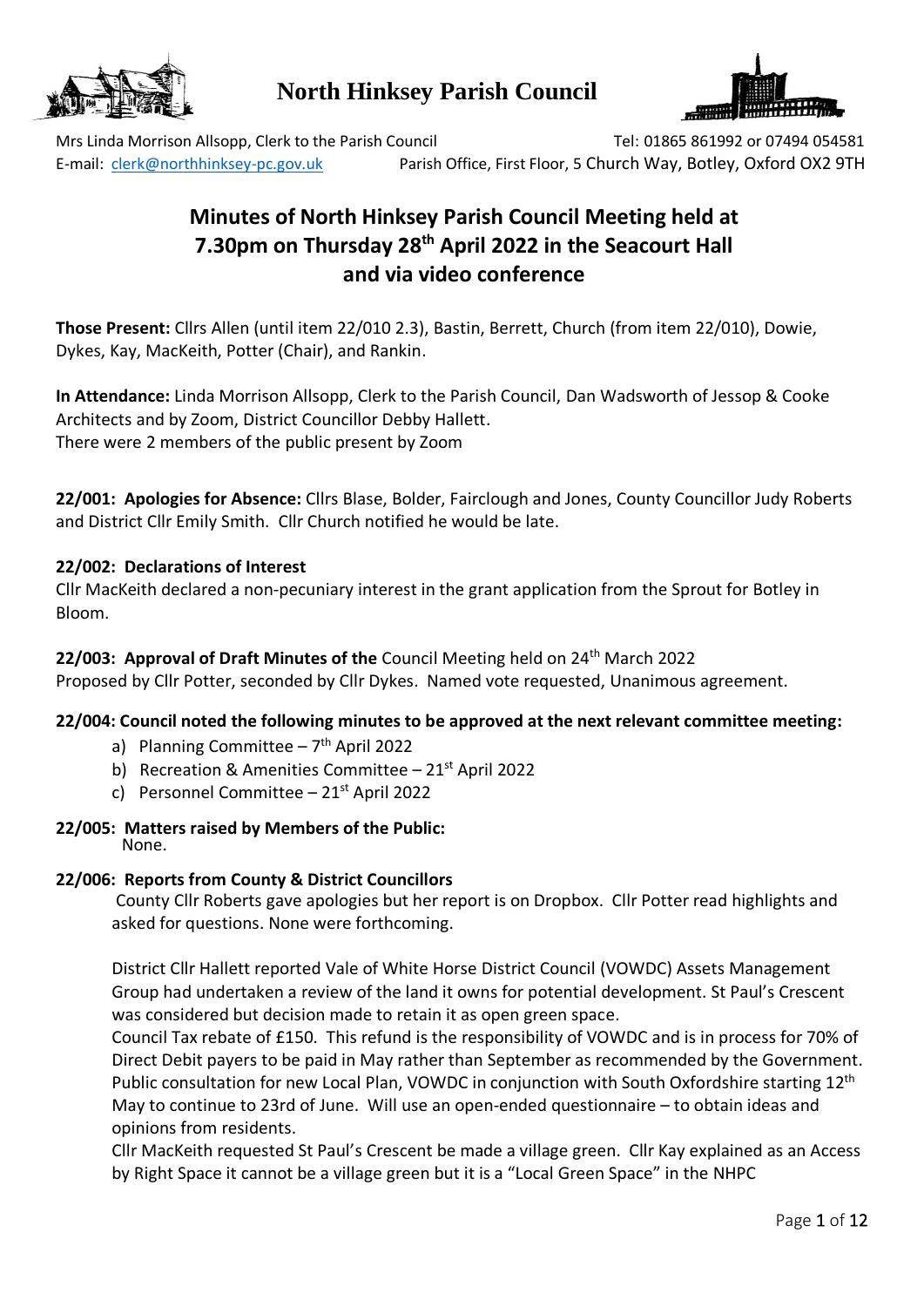Neighbourhood Plan. Cllr Hallett will be meeting with officers to discuss renaming of North Hinksey Lane for clarity since the road forks and both parts are called North Hinksey Lane. She highlighted that a Planning Application is about to be refused, solely because it is contrary to the NHPC Neighbourhood plan.

Question raised about the copse at Toynbee Close. Owned by VOWDC and in Neighbourhood Plan as a "Local Green Space".

## **22/007: Review of Actions** *(paper 1)*

20/166 (1) Cllr Jones to approach Cumnor PC regarding safe crossings for Eynsham Rd & Cumnor Hill – Cllr Roberts could be actioned through Health and Safety budget. Cllr Roberts has asked for progress. Still **ONGOING.**

20/167 14. B&NH Green Spaces: Cllr Church to progress agreed actions. **ONGOING.**

21/042 12. 20mph Zone: Cllr Bastin to liaise with Cllr Roberts to progress. **ONGOING** Applies to whole Parish.21/071 (2c) Review through the Environment Committee alternative options for reducing air pollution and other transport related environmentally friendly options, potentially using remaining S106 funds available after the installation of other new bus shelters required on West Way and Westminster Way **ONGOING.**

21/071 (2d) obtain a quotation for a live bus arrival times screen to be installed in the Westminster Way shelter. The Clerk was informed that this was an action for the Clerk that had got lost in the transition last year. **Covered in 22/010: COUNCIL MATTERS 1. Finance d) and Paper 5** 

21/071 (4) proceed with remaining pre-construction work to the new Louie Memorial Pavilion. **ONGOING**

21/153. (1c) Purchase a laptop at a cost of up to £400. Cllr suggested that it be up to £600. Approved. Time scale requested. Clerk to follow up and get quotes. Awaiting report from IT Strategy Group and specification of laptop required.

Purchase of Business Microsoft 365 to be actioned on receipt of MultiPay Card. **ONGOING.**

21/153. (3c) Arrange for data protection training. EDPO has refused to provide until the recommended IT strategy is in place. **ONGOING**

21/177: Review of Actions 19/98 Burial Facilities: Cllr Berrett and MacKeith to investigate the issue and bring a proposal to council. In the meantime, Cllr Berrett will circulate her correspondence with the City Council. Cllr Berrett following up. **ONGOING**

21/180 (1e) Purchase replacement defibrillator pads and battery at a cost of £99.00 + VAT. Clerk asked to check if this had been done last year.

Items ordered by Cllr Potter in December, but not delivered yet. 30-day notice of expiry received. Clerk asked to follow up on delivery. **ONGOING ACTION**

21/180 (2c) Cllr MacKeith to liaise with Cumnor PC over lighting of the Beacon for the Queen's Platinum Jubilee. **ONGOING**

21/189 Risk Assessments for the Skate Park – Skate Park Working Party and Contractor **ONGOING**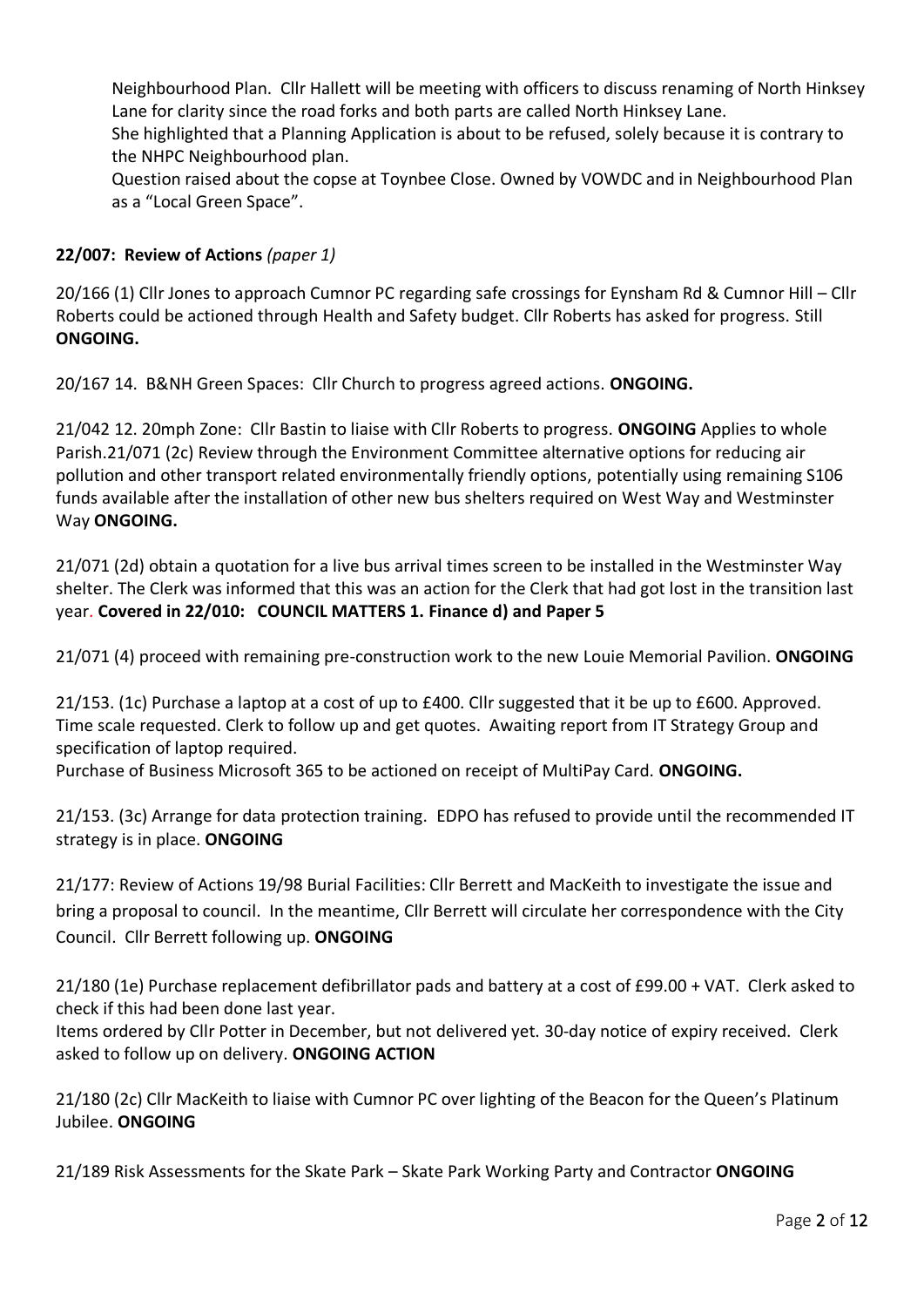21/194 1.b) Parish Council Brass sign outside door to Community Building. **ONGOING** Awaiting arrival of MultiPay Card.

21/208. 5. b) Memorial Garden Maintenance Plan. While initial work is proceeding get further quotes for the ongoing work. ONGOING **Covered in 22/010: COUNCIL MATTERS 2. General 8. ii and Paper 13**

P21/212 To plan next steps for Skatepark Project. **ONGOING**

21/222 1.q Cllr Fairclough to confirm where the dog bins are and how often they are being used and emptied before his proposal to the next meeting. Agenda Item. **ONGOING**

21/222 1.r Clerk to explore a better mobile phone contract with a new handset and bring to next meeting. **Covered in 22/010: COUNCIL MATTERS 1. Finance e) Paper 6**

21/222 2. b To agree procedure and budget for the recruitment of a relief caretaker for Louie Memorial Playing Fields and Pavilion. Delegated to the Personnel Committee, to meet before the next Parish Council Meeting**. Covered in 22/010: COUNCIL MATTERS 2. General 1. e)**

21/222 2.c.lll Small working group of Cllrs Kay, Fairclough, Berrett, Church, Potter and Dowie to organise a one-off consultation event at the LM Pavilion. ACTION POINT **Covered in 22/010: COUNCIL MATTERS 2. General 4. ll.**

21/222 2. f. ii. Clerk getting together with District Council Arts Officer to complete application for Arts Installation. **Ongoing Covered in 22/010: COUNCIL MATTERS 2. General .7 ii.**

21/222 2. g Military Covenant Trust Fund. NHPC to sign the articles of Arms Forces Covenant. To support the armed forces, veterans and their families. Cllr Fairclough to work with the Clerk to move this forward. **ONGOING**

P21/226 1.a Cllr Fairclough drew Councillors attention to the Guide to GDPR for Parish Councils from the Information Commissioners Office, which Cllr Fairclough will circulate. **ONGOING** Terms of reference for the EDPO to be circulated, along with her previous IT Service quote. **ONGOING**

P21/226 1.a The small working group of Cllrs Fairclough and Bastin to bring a list of GDPR recommendation to the next meeting. Group to communicate with the EDPO. ACTION POINT **Covered in 22/010: COUNCIL MATTERS 2. General .2. GDPR.**

## **22/008: CLERK'S REPORT** *(paper 2)*

## **Hours of work**

Now 37 hours per week. I have taken over the normal monthly RFO duties and continue with the Clerk's responsibilities. The Locum RFO used the last of her hours to complete the Year End. Most of the back log of work now appears to have been cleared. I say appeared because there is at least one item shown as completed last year that wasn't and I have had to take to a Committee for authorisation to proceed in getting the work done.

## **Banking**

Unity Trust Bank sent the MultiPay card addressed to me to the address of the previous permanent Clerk. They have assured me that the address details of the previous Clerk have now been deleted so the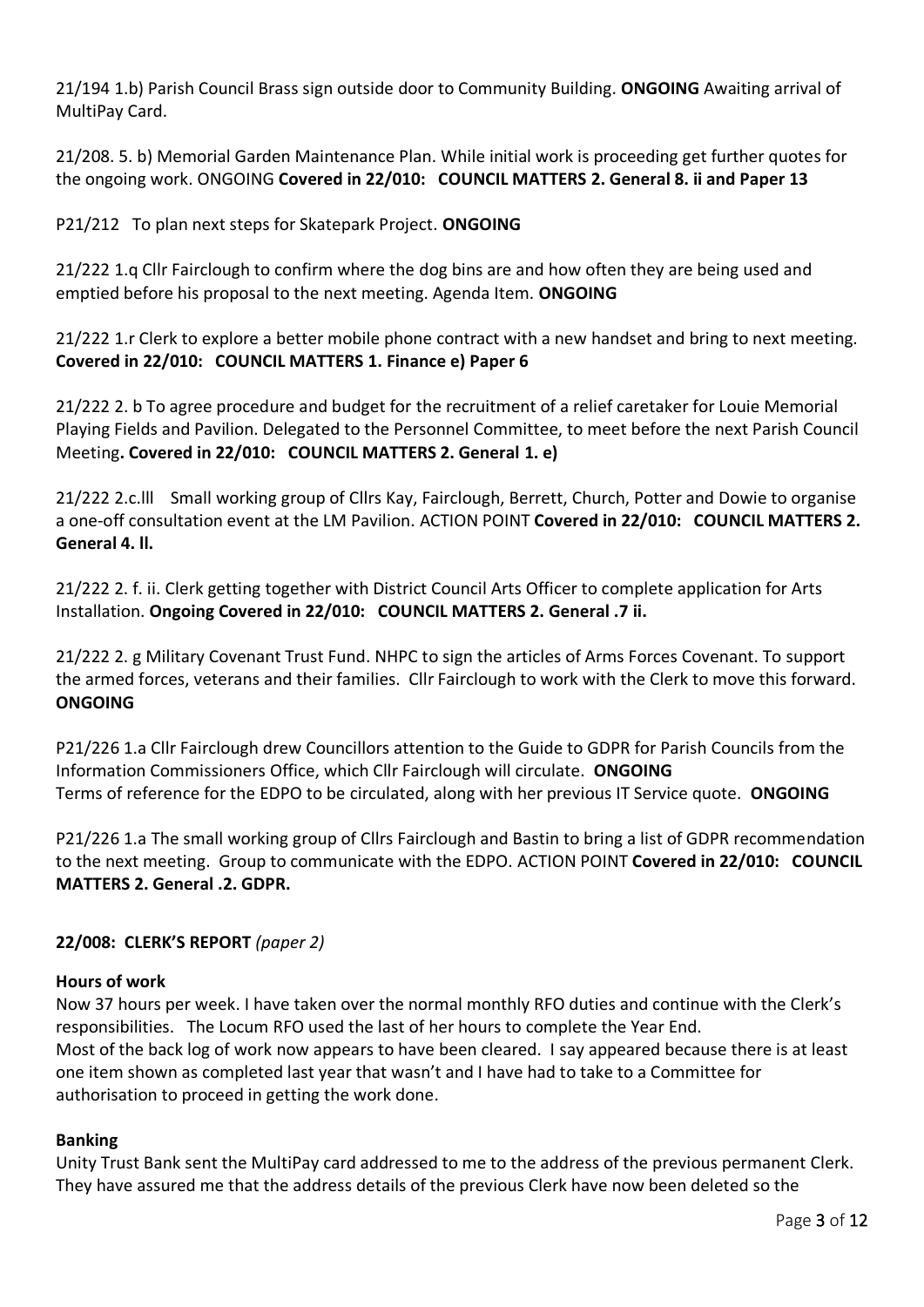problem cannot re-occur. The previous clerk is forwarding the card when she returns from holiday. However, a further 3 weeks have been lost, in purchasing items such as Microsoft 365 Business.

## **Equipment**

**Clerk's Laptop** I now have this up and running, with all the requisite programmes and the documents I created in the last 3 months transferred across. Password protection has been re-instated with a PIN required on start up.

**Phones** - Mobile phone and contract is an agenda item.

#### **Skate Park**

The Skatepark Tender Documents have not been returned to the Parish Council Office for safe keeping.

#### **Allotments**

While most allotment holders have responded promptly with the payment of fees and return of forms there is a small minority where fees and forms are still outstanding, despite the final reminder. Some of the Plot Holders are not IT orientated and have been coming into the office to pay their fees and complete their forms. The Clerk highlighted that14 plots not yet paid for despite the reminder requested by Councillors.

#### **Staff Information**

I continue to have a staff member off sick.

#### **Annual Leave Taken**

4 days taken from the 11<sup>th</sup> to the 14<sup>th</sup> April as agreed at the Parish Council Meeting of 24<sup>th</sup> February 2022.

#### **Professional Support**

I had a meeting with Alan Stone a previous Clerk who has offered to help with advice on finance if I need it. Mark Stone the Chief Executive of Vale of White Horse District Council has set up quarterly advice and support meetings with me.

#### **Internal Audit**

Our Locum RFO had done all the real work for this, but I chose to meet the internal auditor in person rather than by TEAMS to build up a work rapport. I had expected this to take a full day, but we finished in just over half a day.

Clerk highlighted that the Tender documents for the new Botley Bowl, still had not been returned to the Parish Office for safe keeping and that the monies for 14 allotment plots remained outstanding despite reminder notices and if not paid on or before the 10<sup>th</sup> of May, they would return to NHPC and the present holders would lose them. Clerk asked to call the plot holders and make this clear. **ACTION POINT.** Cllr Potter highlighted that the Clerk had now fully taken over the RFO role.

#### **22/009: COUNCIL MOTIONS -** None

#### **22/010: COUNCIL MATTERS**

**2. General**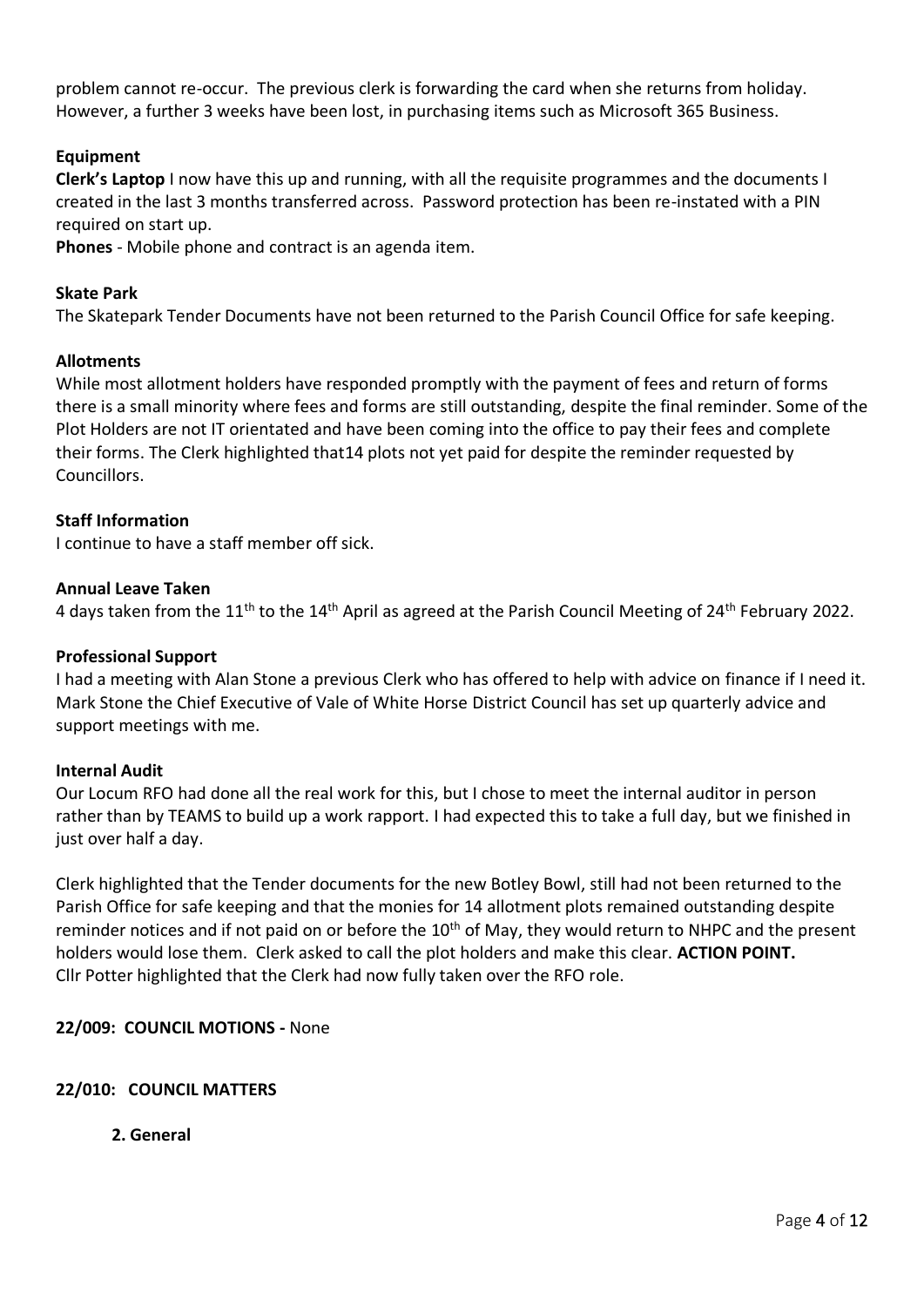**Due to the presence of the Architect from Jessop & Cook Council agreed to move this item to the top of the Council Matters Section of the Meeting.**

## **4. Pavillon Project Update.**

I. Update on Consultation event.

At this point the project needs an informal, light touch, consultation. A positive response received from the pop-up café organiser to run one for the consultation. Requires formal agreement from the Pavilion Trustees for the café and trustees' involvement for consultation event at Pavilion. Meeting of the Pavilion Trustees postponed for a week.

There was a meeting of the Pavilion contact group via Teams on Tuesday where new floor plan was discussed. Screen shared.

#### 20.00 Cllr Church arrived.

Cllr Potter reported footprint remains the same but there are tweaks to the internal layout to create more useable space. Removal of the sink from a meeting room which will save money and changes to the parking layout. Dan Wadsworth of Jessop & Cook took the floor. They had tried to make the plans more efficient and more buildable. Get planning permission with present storage and can then reduce it if necessary. Offered to print out latest version of plans for the consultation.

Jessop & Cook felt joint planning application with Skatepark could cause problems, because of different planning conditions for each project. Jessop & Cook to be put in contact with Canvas.

Consultation with targeted questions, to include western wildlife corridor. Suggestion of second consultation stall at the Farmers Market the following weekend.

Cllr Dowie asked about working group that was set up. The Group still to meet. Cllr Potter apologised for this. Various options put forward for the consultation. Pavilion 2 hours plus online questionnaire. Use a question as to where participant lives. Will be a table outside the Pavilion so easier for wheelchair users to access. Addition of stall at the Farmers Market the following weekend. Cllr Berrett will ask about a stall. Cllr Kay asked if 8<sup>th</sup> May too early for answer from Pavilion Trustees. Decision to delay it for a week.

**Proposal to start consultation Sunday 15th May at Pavilion with hard copy consultation questionnaire which continues online and to approach the Farmers Market for a similar set up on Saturday 21st of May at the Farmer's Market event, to continue online for it to end on Sunday 22nd of May. Proposed by Cllr Berrett seconded by Cllr Kay. Named vote requested. 9 Councillors in favour, Cllr Dowie opposed. Passed by a majority ACTION POINT.**

**Proposal that content and circulation of survey questionnaire be delegated to working group. Proposed by Cllr Potter seconded Cllr Berrett. Named vote requested. Agreement unanimous. ACTION POINT.**

II. Update on Fundraising Strategy.

Draft report from Fundraiser had been circulated to the fundraising working group for comment. Need to re-convene the group, Cllr Potter requested a show of hands (Cllrs Berrett Kay Church Potter and Allen) who wanted to be actively involved in fundraising for next 3 months. Suggestion that NHPC approach the fundraiser for a quote to do further work. Cllr Kay also has contacts and offered his help. The architect suggested that a business plan for fundraising was needed. Cllr Dowie expressed concern at the delay in circulating the Report to all Councillors. Fundraiser's final report to be circulated to working group for their review then it will be circulated to all Councillors as a confidential document.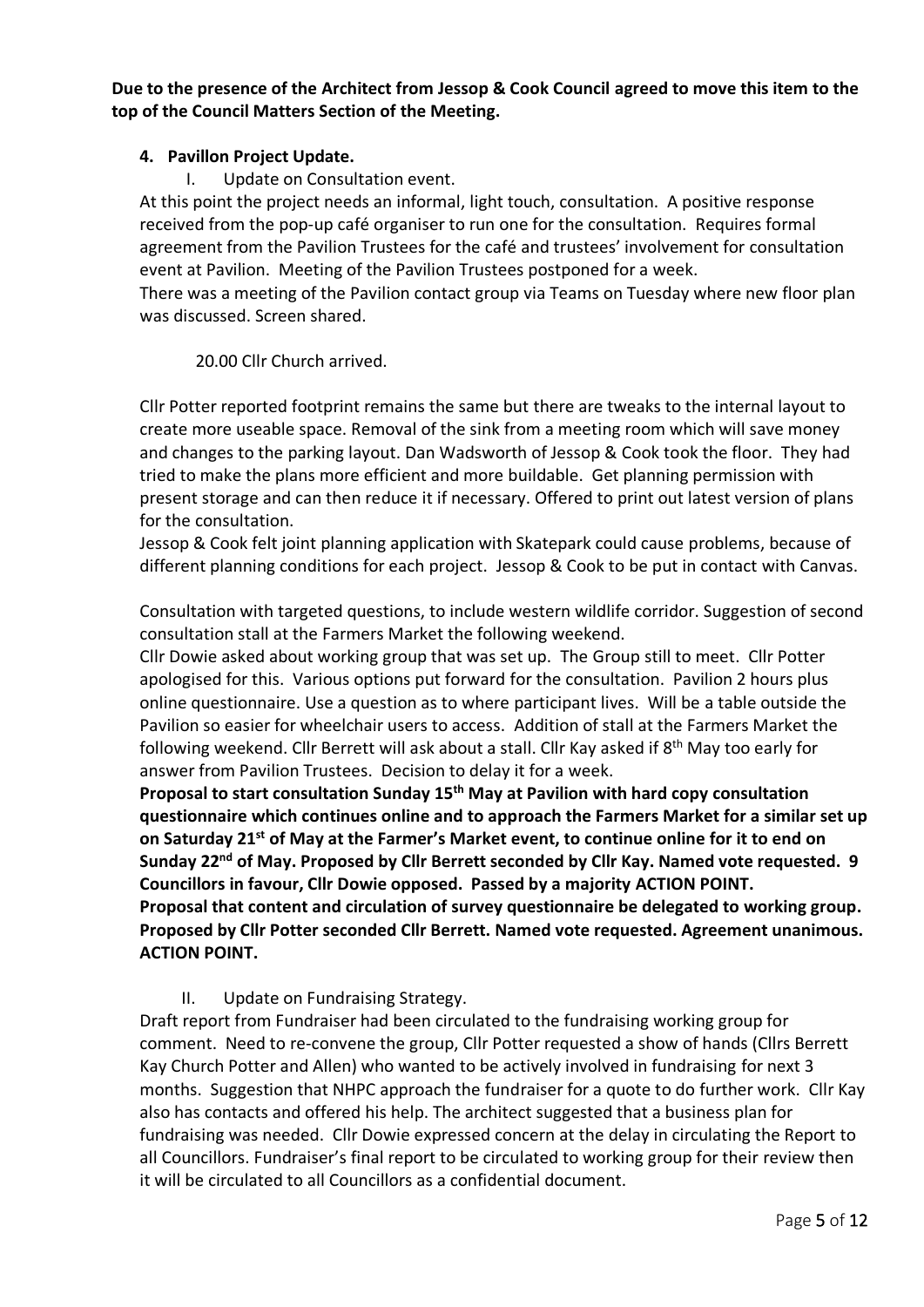**Proposal to get quotes for ongoing fundraising consultation from present fundraiser plus others. Named vote requested. 9 Councillors for and Cllr Dowie against. ACTION POINT. Convene working group ACTION POINT.**

## **1. Finance**

a) To review Internal Audit Report *(paper 3)*

NHPC compliant in the 183 areas assessed by the Internal Auditor, but audit raised 11 items for improvement. One was allocated high - monitoring spending against budget needs to be put in place and reflected in the minutes of Finance &General Purposes Committee and Recreation & Amenities Committee. Match spending against the budget. Insurance cover to be increased to cover cash reserves. Invoices should be approved, by the Clerk and documented as such We are compliant but need to reflect best practice in our actions. Cllr Church moved to vote seconded by Cllr Kay. Named vote requested. Cllrs Allen and Dowie voted against 8 Councillors voted for. Carried by a majority. **Proposed by Cllr Potter that the Internal Auditor's Report be accepted. Seconded by Cllr MacKeith. Named vote requested. Eight Councillors in favour, Cllr Dowie voted against and Cllr Allen abstained.**

|                | Receipts & Payments for approval at April 2022 Council Meeting                        |                                                                                                      |                             |                                                 |  |  |  |
|----------------|---------------------------------------------------------------------------------------|------------------------------------------------------------------------------------------------------|-----------------------------|-------------------------------------------------|--|--|--|
|                | Payee                                                                                 | <b>Description</b>                                                                                   | <b>Method of</b><br>payment | <b>Total</b><br><b>Amount inc</b><br><b>VAT</b> |  |  |  |
|                | Paid - expenditure previously approved at Council Meeting or urgent /regular payments |                                                                                                      |                             |                                                 |  |  |  |
| 1              | 13C                                                                                   | Fees for Fundraising Support LMP                                                                     | <b>Bank Trans</b>           | £1100.00                                        |  |  |  |
| $\overline{2}$ | Murray Rankin                                                                         | <b>Caretaking Duties LMPF</b>                                                                        | <b>Bank Trans</b>           | £624.00                                         |  |  |  |
| 3              | EE                                                                                    | Office mobile                                                                                        | <b>SO</b>                   | £29.77                                          |  |  |  |
| 15             | Lorna Berrett                                                                         | Re-imburse purchase of Increased Data for Web Site and<br>email                                      | <b>Bank Trans</b>           | £6.51                                           |  |  |  |
|                | For Approval                                                                          |                                                                                                      |                             |                                                 |  |  |  |
|                | Staff costs                                                                           | April staff costs (including pension and NI). Salary for Clerk<br>will now be set up as a SO payment | <b>SO</b>                   | £3,361.99                                       |  |  |  |
| $\overline{4}$ | Graham Sillman                                                                        | 2 monthly Zipwire Inspection                                                                         | <b>Bank Trans</b>           | £120.00                                         |  |  |  |
| 5              | Applecat Garden<br>Services                                                           | F760C0-0261 1 day gardening work Memorial Garden                                                     | <b>Bank Trans</b>           | £600.00                                         |  |  |  |
| $6\phantom{1}$ | Jessop and Cook                                                                       | NV-0239Architectural Services. Interim Fee Account No. 3                                             | <b>Bank Trans</b>           | £600.00                                         |  |  |  |
| $\overline{7}$ | <b>IAC</b>                                                                            | <b>Internal Audit Invoice</b>                                                                        | <b>Bank Trans</b>           | £438.00                                         |  |  |  |
| 8              | <b>Oxfordshire County</b><br>Council                                                  | Printing of Annual Newsletter                                                                        | <b>Bank Trans</b>           | £349.00                                         |  |  |  |
| 9              | <b>NOR</b>                                                                            | Artists Fees West Way Public Art                                                                     | <b>Bank Trans</b>           | £1350.00                                        |  |  |  |
| 10             | <b>SLCC Enterprises</b><br>Limited                                                    | Locum Fees - December 83hrs                                                                          | <b>Bank Trans</b>           | £3685.20                                        |  |  |  |
| 11             | <b>SLCC Enterprises</b><br>Limited                                                    | Locum Fees - January 40hrs                                                                           | <b>Bank Trans</b>           | £1776.00                                        |  |  |  |
| 12             | <b>SLCC Enterprises</b><br>Limited                                                    | Locum Fees - February 40hrs                                                                          | <b>Bank Trans</b>           | £1776.00                                        |  |  |  |
| 13             | Graham Sillman                                                                        | Picnic Bench Repair to meet H&S Requirements                                                         | <b>Bank Trans</b>           | £108.00                                         |  |  |  |

b) Approval of Receipts and Payments since last full Council Meeting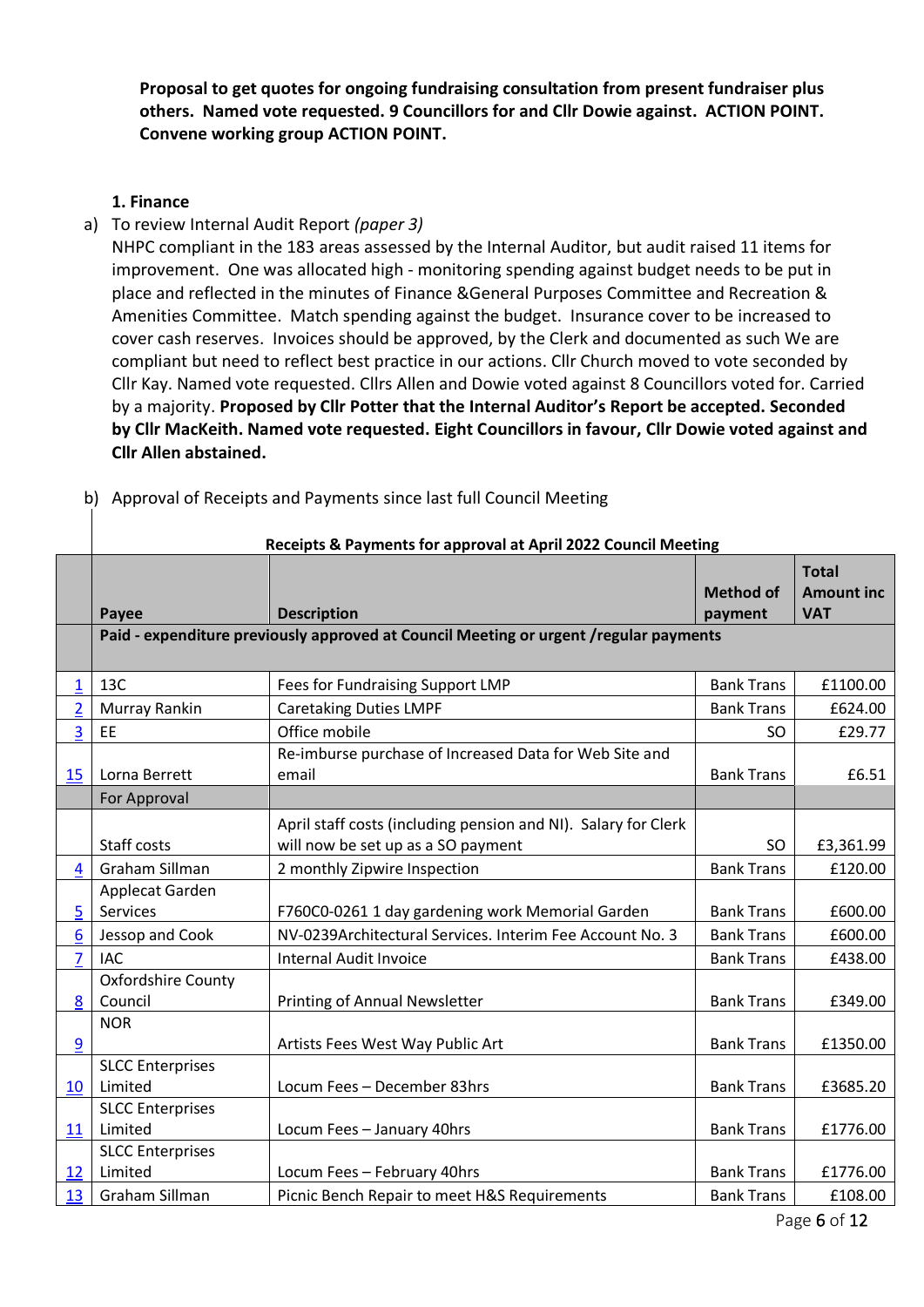| 17 | <b>Elite Valeting Services</b> | Cleaning and treating LMPF play area      | <b>Bank Trans</b> | £990.00    |
|----|--------------------------------|-------------------------------------------|-------------------|------------|
|    | Total                          |                                           |                   | £16,914.47 |
|    |                                | All invoices have been checked as correct |                   |            |
|    | Receipts                       |                                           |                   |            |
|    | Vale of White Horse            |                                           |                   |            |
| 14 | DC                             | First half of Precept                     |                   | £47,325.50 |
|    | Vale of White Horse            |                                           |                   |            |
| 16 | DC                             | April CIL Payment                         |                   | £21,458.00 |
|    |                                |                                           |                   | £68,783.50 |

The Clerk asserts that all invoices have been examined and verified by the Clerk as correct. **Approval of payments proposed by Cllr Church Seconded Cllr MacKeith. Unanimous agreement.** 

- c) To approve the return of Allotment fees received in error amounting to £35.00. **Approval proposed by Cllr Church Seconded Cllr Berrett. Unanimous agreement**
- d) To review and agree action on information on installation of live bus arrival times screen *(paper 5)* Council felt the cost of £7000 for a solar powered sign was prohibitive and after discussion Cllr Church made the following proposal. **This Parish Council notes the quotes and we believe the quote is too expensive, and we would therefore, subject to consultation and agreement with Prime Site Media, install a sign on the Bus Shelter saying that to install a live time sign would cost £7000 and we do not feel that is good use of money. Seconded Cllr Rankin. Named Vote requested, unanimous agreement. ACTION POINT**
- e) To consider and agree costings for a new mobile phone and contract. *(paper 6)* **Proposed that we accept EE quote, has best coverage in area and cheap. Proposed Cllr Rankin, seconded Cllr Berrett. Unanimous agreement. ACTION POINT**
- f) To consider and agree costings for printed copies of Neighbourhood Plan. *(paper 7)*  **Proposed that cheapest quote from S&CS be accepted. Proposal from Cllr Rankin seconded by Cllr Kay. Unanimous agreement. ACTION POINT**
- g) To consider grant application from the Sprout for £200.00 for Botley in Bloom for the cost of prizes *(paper 8)*

Cllr Dowie asked why the grant was needed and Cllr MacKeith explained the benefits to NHPC of providing the grant. **It was proposed by Cllr Church that the grant be approved. Seconded Cllr Rankin. Named Vote requested. Eight councillors in favour, Cllr MacKeith abstained and Cllr Dowie voted against. Proposal carried by a majority. ACTION POINT**

## **22/010: COUNCIL MATTERS**

- **2. General** 
	- **1. Policies and Procedures arising from the Personnel Committee Meeting of 21st April 2022**
	- a) Council to approve the new Sickness and Absence Policy. *(paper 9)* Cllr Kay highlighted that the NALC template was used and the Clerk's employment contract incorporated and a clause on Jury Service added.

**Proposed by Cllr Church Seconded Cllr Bastin that Sickness and Absence Policy be accepted by the Council. 9 Councillors for Cllr Dowie against. Agreed by a majority.**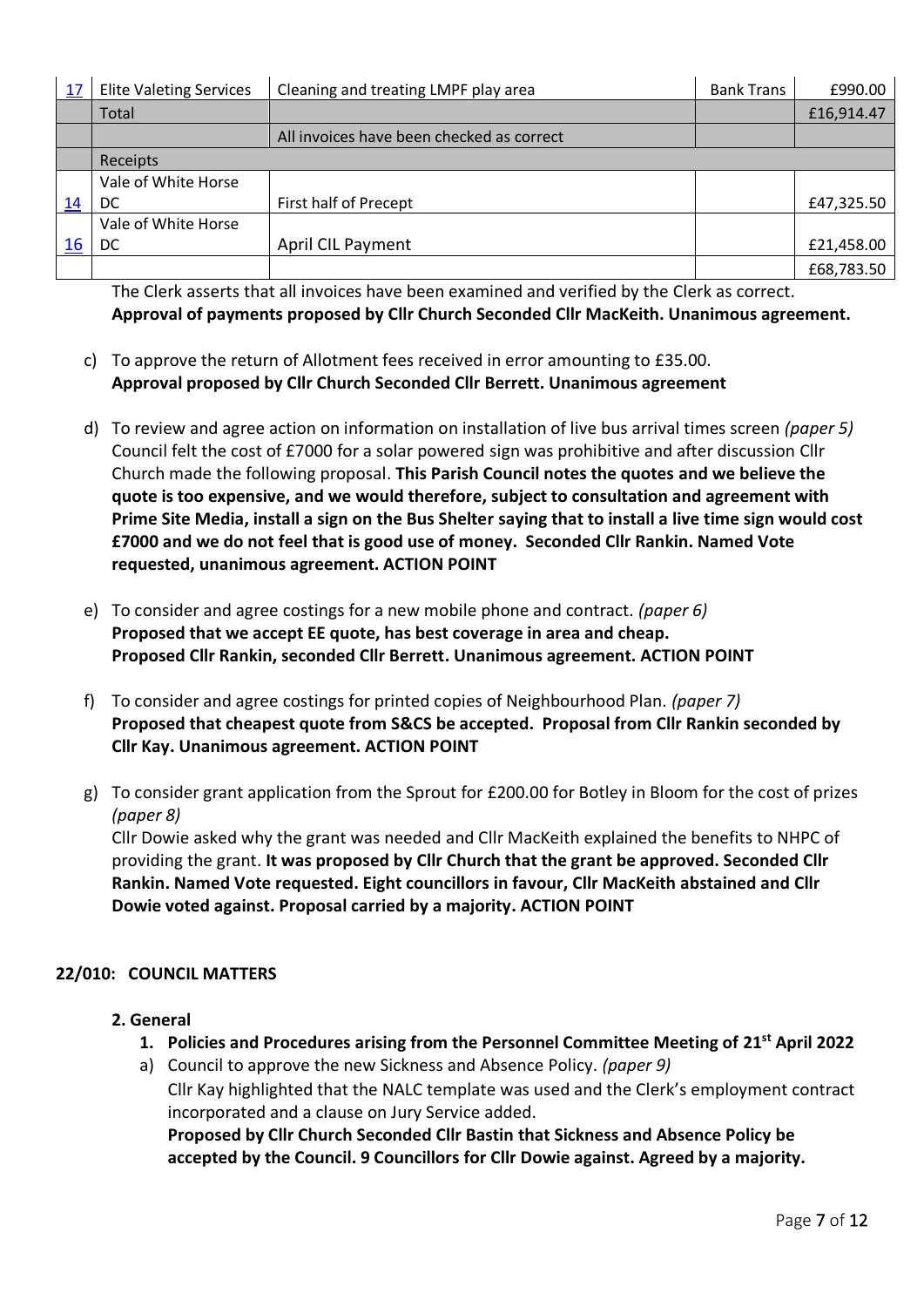- b) Council to approve the revised Protocol on Councillor Employee Relations. *(paper 10)* Agreed version from November was to be sent to the Monitoring Officer. Proposed that revision version be accepted as per the Monitoring Officer changes. 3 sections added 4.1 and 4.9 Contract takes precedence and addition of Occupational Health. Copy went back to Monitoring Officer for final review. **Cllr Basting proposed acceptance. Cllr Church seconded. Named vote requested. 9 Councillors for Cllr Dowie against. Agreed by a majority.**
- c) Council to approve the updated Terms of Reference for Committees. *(paper 11)* **Proposed that updated Terms of Reference for Committees be approved. Proposed by Cllr Kay Seconded by Cllr Berrett. Named vote requested. 9 Councillors voted in favour Cllr Dowie voted against. Agreed by a majority**.
- d) Policies on the NHPC website. Council to approve the recommendation by the Personnel Committee that all Policies are made available to download from a public page on the NHPC website other than certain identified internal Personnel Policies, which are to be made available to Councillors and Employees by other means, initially by a private, password protected page on the NHPC website. The Policies in question are the Grievance Policy, the Disciplinary Policy, plus, subject to their approval at this meeting, the Sickness and Absence Policy and the Protocol on Councillor – Employee Relations. Cllr Bastin suggested this was normal practice for Councils. NHPC needs to state that we

have these Internal Policies. **Proposed Cllr Potter that the recommendation of the Personnel Committee be accepted and seconded by Cllr Church Named vote requested. 9 Councillors voted in favour Cllr Dowie voted against. Agreed by a majority.**

e) Report to Council by Cllr Kay on the intended process for recruiting a temporary caretaker to cover for holidays and periods of sickness or other absence. Council to approve an initial budget of £200 to cover advertising costs.

Verbal report from Cllr Kay. Contact Cumnor Parish Council to enquire if they want to be involved in a joint recruitment process. Approach made by Clerk and response that their only employee is their Clerk. Both R&A and Personnel recommend the recruitment of a pool of people. Need to ensure that work is offered to all pool members at same time and goes to first to reply. Cllr Berrett to prepare job advert and to circulate to all Councillors. Training not to include RoSPA training. Budget of £200 to build up the pool over time. **Proposed that Council agree £200 budget and delegate to Personnel to draft advert text, circulate to Council and advertising the role. Proposed by Cllr Kay. Seconded by Cllr Rankin unanimous agreement.** 

f) Report to Council by Cllr Kay on the Clerk's probationary review process to take place in July. Cllr Kay provided verbal recommendations. **Proposed that the original Recruitment panel initially be invited.** Cllr Rankin agreed subject to timing, as did Cllrs Berrett and Potter. Cllr Blase to be contacted for his agreement. **Decision on the outcome of the Clerk's Probationary be delegated to the Review Panel. Proposed by Cllr Kay, seconded by Cllr MacKeith Named vote requested. Cllr Allen abstained Cllr Dowie voted against. Agreed by a majority.**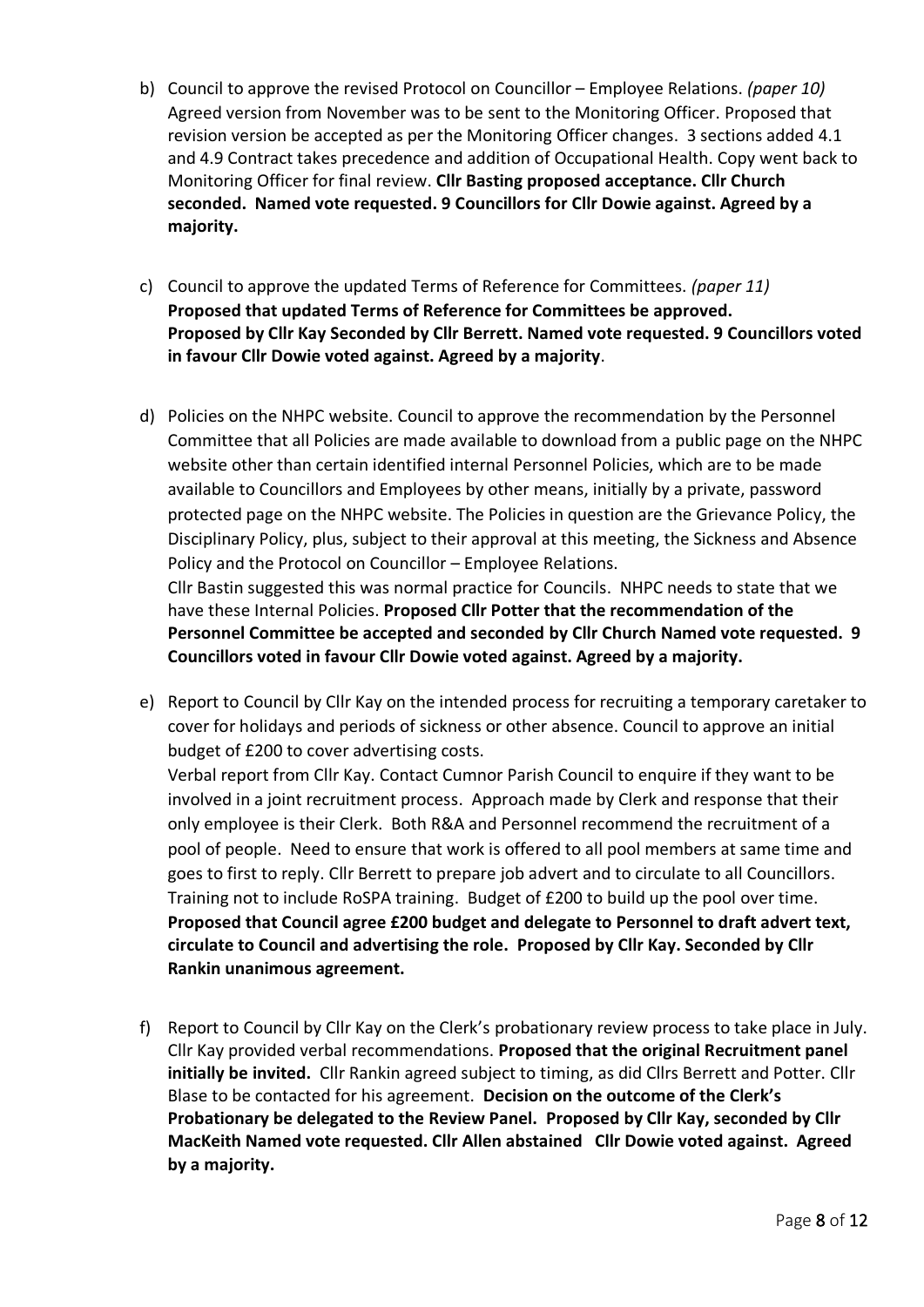Cllr Kay will write to the panel members to provide guidance on how to carry out the review process. **ACTION**

Cllr Berrett clarified that the Personnel Committee recommendation was for a maximum of 4 people on the panel not that it should be a panel of 4.

g) Council to approve the proposed amendments to the Contract of Employment for the Louie Memorial Pavilion Caretaker to meet the requirements of Equal Opportunities Legislation. **Proposed that Caretakers contract be amended to match Clerk's contract in terms of paid sick leave.** 

**Proposed by Cllr Kay. Seconded by Cllr Church unanimous agreement.** 

### **22/010: COUNCIL MATTERS**

#### **2. General**

## **2. GDPR**

To receive and consider recommendations of GDPR Working Group.

Cllr Fairclough was unavailable so Cllr Bastin researched this alone. He felt first requirement was that all Councillors did a GDPR training course so they knew what was needed for the Council to be GDPR compliant. Having looked at courses Cllr Bastin recommended the Course by the University of Derby. An online, free course. Proposal by Cllr Bastin that all councillors do this course so that all councillors complete the course within 3 months. It consists of 3 sets of modules, a maximum of 8 hours each. Cllr MacKeith asked if a course for Parish Councillors was available. Clerk explained that GDPR courses were available from OALC last year so none planned for this year. Cllr MacKeith asked about NALC Training, but none offered in the emails forwarded to Councillors. Clerk reminded Council that it had agreed to EDPO training in GDPR, but EDPO refused to provide the training until an IT structure had been put in place to monitor GDPR compliance.

Cllr Church asked if GDPR training was needed. Cllr Kay said that all Councillors should know what the requirements are.

Clerk was asked to contact OALC for a recommendation for a trainer. **ACTION POINT** GDPR to be revisited at next meeting. **ACTION POINT**

Cllr Dowie asked for information on where we need to go after the GDPR training. Cllr Bastin explained the training would allow Council to understand its responsibilities it can then establish what data is held and what it wants to do with it.

Cllr Bastin asked to write up the process and circulate the training link. **ACTION POINT**

## **22/010: COUNCIL MATTERS**

#### **2. General**

#### **3. Committee Structure Review**

To consider current committee structure and if changes should be proposed at the Annual Meeting. Locum Clerk highlighted the number of Committees and the number of Meetings not required by law, but NHPC is an active Council.

Looking at meeting schedule for next year.

Planning Committee is recommended. Its powers are delegated from Parish Council and it should meet every 3 weeks to match the Planning cycle. Parish Council meets 11 times per year.

Finance Committee is recommended.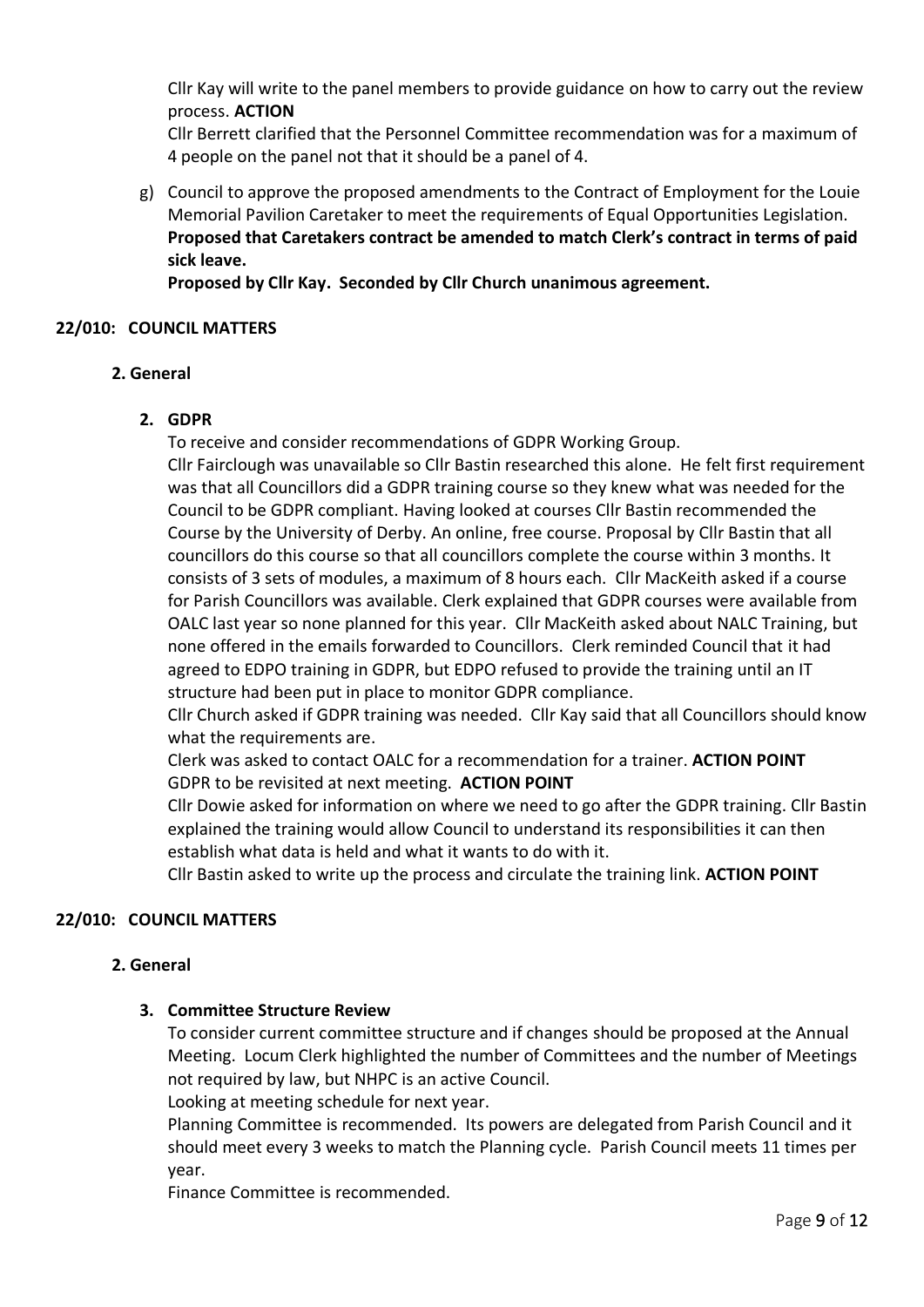Allotments Committee has not been operating this year.

Allotments administration is with the Clerk and a Tenancy Agreement is in place. Is a committee required? Needs to come to the AGM. Cllr MacKeith felt the Council need a committee to have inspections. Cllr Rankin suggested a couple of people be appointed to do inspections not a separate committee and report back to Clerk/Committee. Cllr Dowie suggested NHPC stay with Clerk and full Council, present system is working. Need to tidy up working groups, core groups etc. To identify which groups are active and list at Annual General Meeting and review delegated powers and reporting structures.

## **Proposal to suspend Standing Orders and continue meeting beyond 2 hours. Proposed by Cllr Kay seconded Cllr Rankin Majority vote in favour. Cllr Allen left the meeting**

Proposed that we bring a proposal to the Annual General Meeting to disband the Allotments Committee and delegate inspections to nominated Councillors who report back to full Council oversight by Recreation & Amenities. Recreation & Amenities overlaps with Environment &Wellbeing Committee and there should be discussion on this at some point. **Proposal is that we bring proposal to AGM to disband the Allotments Committee Proposed by Cllr Kay Seconded Cllr Rankin Named Vote requested 7 Councillors voted for and Cllr MacKeith against. Cllr Church abstained. Agreed by a majority.** 

#### **22/010: COUNCIL MATTERS**

#### **2. General**

#### 4. **Skatepark Project Update**.

I. Update on actions since last meeting.

Canvas has still to provide a contract for NHPC to sign. Cllr MacKeith queried who does the Contract. It was explained the Contractor sends the contract to Clerk for signature. The project now needs to revisit the larger Working Group of last summer. Canvas is starting consultation in 2 weeks. Cllr Dowie raised the group having a structure, with details of who they are and how they report to Council. Cllr Potter agreed action to contact the original group members and find out if they are still interested and in what capacity. Initial process is underway. Design by early July.

#### **22/010: COUNCIL MATTERS**

#### **2. General**

#### **5. Update on Queen's Platinum Jubilee celebrations.**

Cllr Church reported there are 2 events organised by groups of volunteers supported by Parish Councillors.

2<sup>nd</sup> June 7-9pm Party on Louie Memorial Playing Fields with bar, barbecue and disco to cover 7 decades 3 quotes obtained for Disco.

9.15 or 9.30pm people will move up to the Beacon for the lighting, where there will be a Piper, a Choir and possibly a cornet player. Plans in place in case of rain.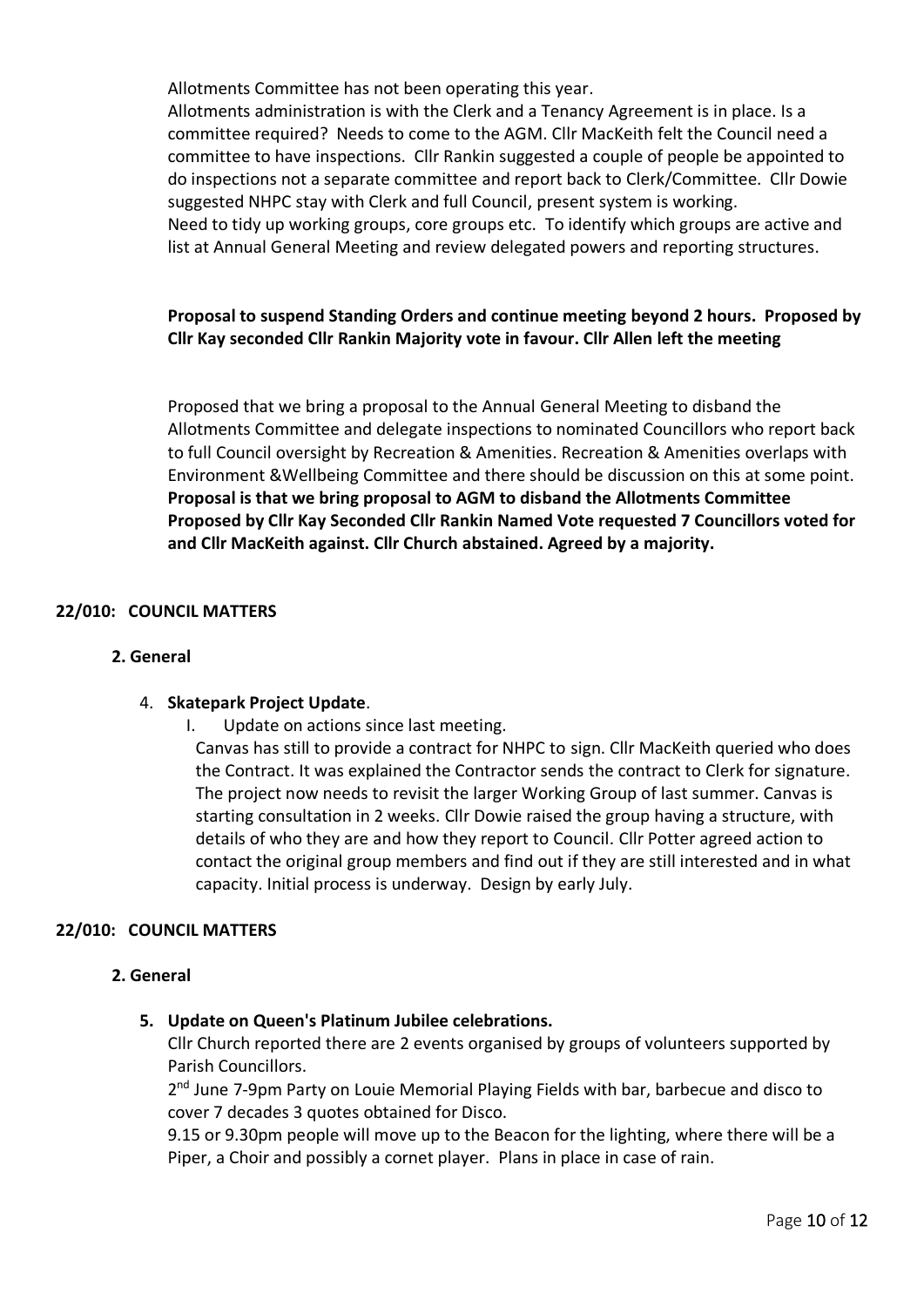Saturday 4<sup>th</sup> Street Festival from 2-6 pm with external events, stage with youth theatre, sports groups and others to be confirmed. Internal events to include Historical exhibition, Arts activities and cake contest. WI working on bunting proposal for prize for best decorated balcony. Seeking commercial sponsorship Council support of £500 inadequate. Suggestion that £2000 more realistic. Need more support from councillors. Sunday street parties.

Cllr Berrett suggested contacting businesses this week so we know what we need for proposal to next meeting for an increased budget. **ACTION POINT**

### **22/010: COUNCIL MATTERS**

## **2. General**

#### **6. Public Arts Project Update**

- i. Update on progress since last meeting. Cllr Berrett informed Council that Highways England are considering the application for the Gateway Arts on the bridge.
- ii. Planning Application for Installation. Clerk working with Arts Officer. Permission received from Mace. Clerk putting onto planning website. Alex (sculptor) booked up for the year, so delivery of the artwork likely to be staggered.

#### **22/010: COUNCIL MATTERS**

#### **2. General**

- **7. To consider quotations for work arising from the Recreations and Committee Meeting of 21st April 2022.**
	- i. Quote from designated contractor for remedial works Louie Memorial Playing Fields *(paper 12)*

Quote in 2 parts with second covering replacement bollards. Cllr Dowie asked why use wood rather than concrete. Cllr Potter explained that replacements bought to match existing bollards. **Proposal that both quotes be accepted by Cllr Church seconded by Cllr Rankin. Unanimous agreement. ACTION POINT**

ii. Quote for continuing maintenance of the Memorial Garden. *(paper 13)* Cllr MacKeith suggested staying with present provider because the quality of their work is known. Cllr Church asked if the Clerk had researched the provider of the cheaper quote. Cllr Berrett searched online and screen shared the very positive reviews she found. **Proposal that the cheaper quote be accepted from Cllr Kay seconded by Cllr Church. Named vote requested. 8 Councillors for, Cllr Dowie voted against. Agreed by a majority. ACTION POINT**

#### **22/011: Questions raised by Councillors:**

None

## **22/012: Other Documents & Letters Received:**

All circulated.